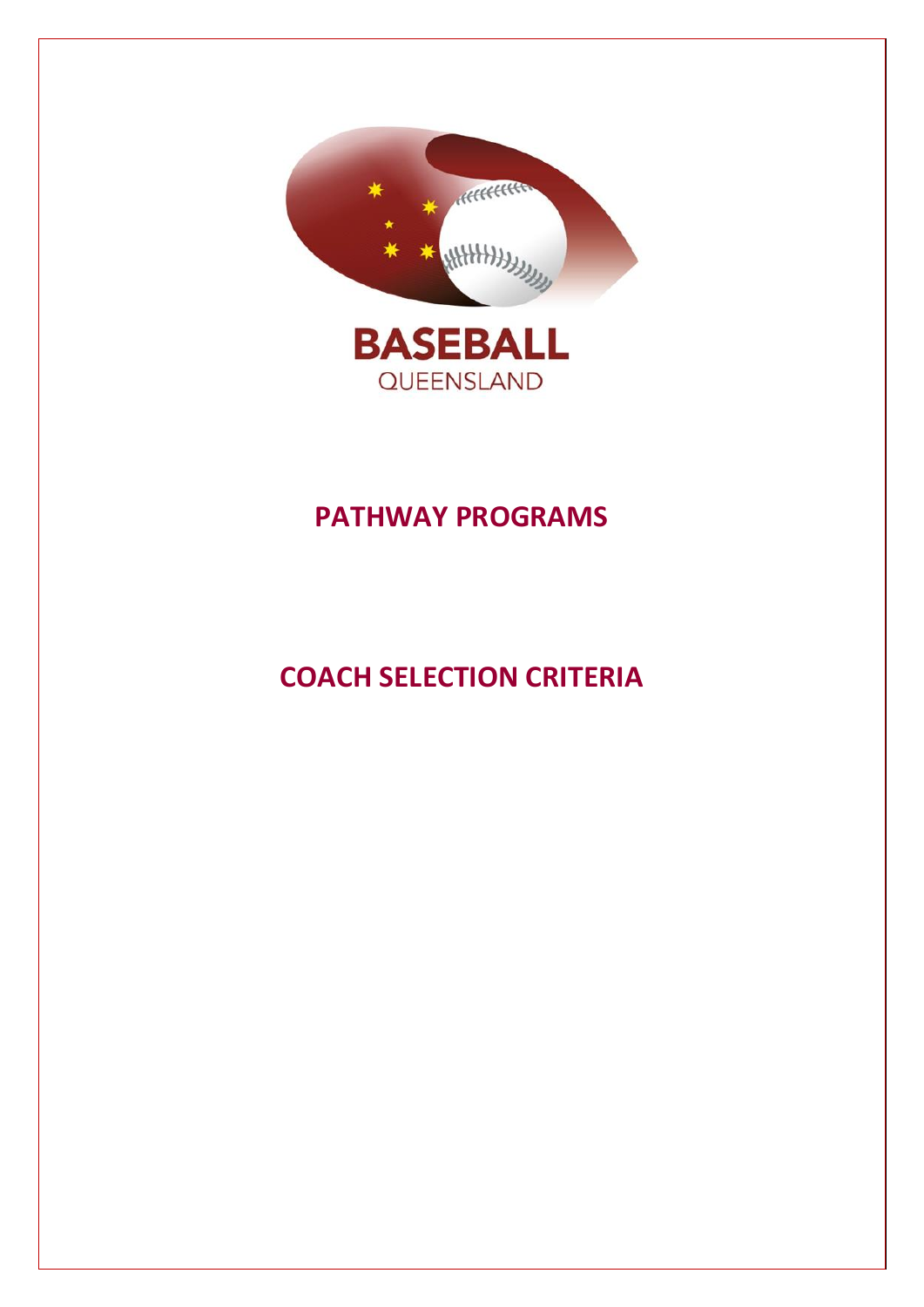#### **Introduction**

Baseball Queensland (BQ) is the peak body for the administration of the sport of baseball in Queensland. The objective for which the Association is established and maintained are to govern, promote, encourage, support, and improve the sport of baseball in Queensland.

#### **Purpose**

The aim of this selection criteria is to ensure a standard of compliance is met when appointing coaches within the BQ Pathway framework.

#### **Structure**

Applications are called for State Teams every year following their respective position descriptions. Age groups/ teams within the BQ High Performance Pathway are;

- Youth Women State Program
- U16 State Program
- U18 State Program
- Women State Program

Positions within all State programs include;

- Head Coach
- Assistant Coach
- Pitching Coach
- Executive Officer

Positions within the BQHPP include;

- Assistant Coaches
- Pitching Coaches
- Program Coaches

The BQHPP adopts the following philosophy towards athlete development;

- **Athlete – focused**: Athletes are the focus of the program. Aim to provide tailored development models, communication, and learning styles to achieve an optimal holistic outcome.
- **Coach – led**: Providing a structured skill acquisition plan provides stability and continuity whilst creating an optimal learning environment for all athletes and coaches within our Pathway Programs. A big part of this process involves our coaches developing techniques to effectively train and coach our athletes.
- **Process – orientated**: Understanding of a Long-Term Athlete Development framework forms our foundation so that coaches can begin and/ or continue to explore coaching methodologies that are age and gender appropriate
- **Performance – driven**: Striving towards athletes reaching their development milestones. Measuring and monitoring athlete progressions along with assessing delivery methods and program planning to achieve optimal holistic outcomes.

#### **Policy**

Applicants for a position must meet the Essential Criteria for that position. Desirable Criteria will weigh heavily in favour of applicants who comply. Beneficial Selection Criteria will be considered, when necessary, in making final selection decisions.

BQ will only accept applications from holders of a current, valid Blue Card/Exemption Card at the time of application and have demonstrated the ability to obtain the appropriate Level Baseball Coach Accreditation.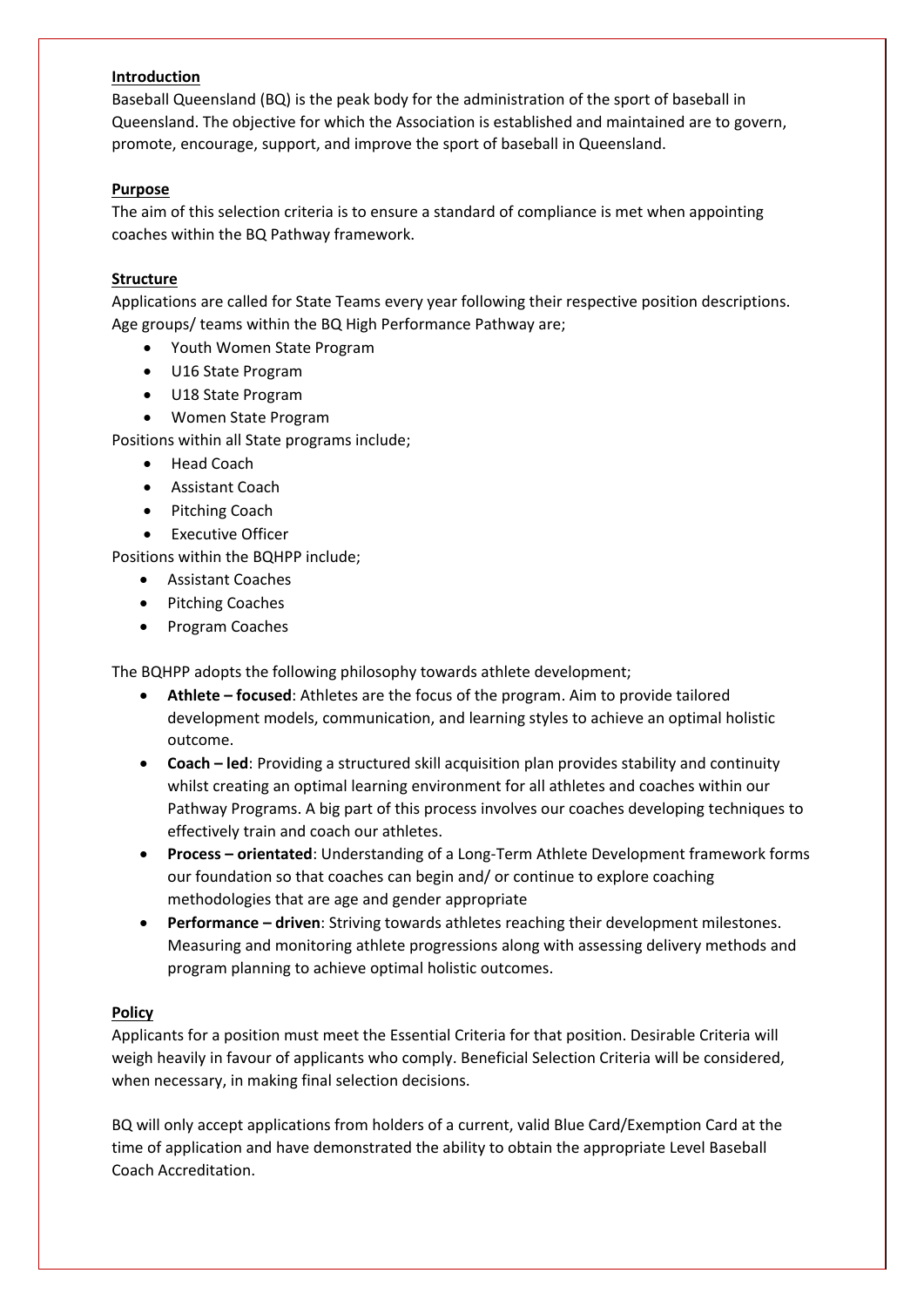### **CONTENTS**

|                                  | 2.1.1 Head Coach                                                                 |  |
|----------------------------------|----------------------------------------------------------------------------------|--|
|                                  | 2.1.2 Assistant and Pitching Coach                                               |  |
|                                  | 2.1.3 Program Coach                                                              |  |
|                                  |                                                                                  |  |
|                                  | 2.2.1 Head Coach                                                                 |  |
|                                  | 2.2.2 Assistant and Pitching Coach                                               |  |
|                                  |                                                                                  |  |
|                                  | 2.3.1 Head Coach only                                                            |  |
|                                  |                                                                                  |  |
|                                  |                                                                                  |  |
|                                  | 5. Coach Selection and Appointment Procedure ___________________________________ |  |
|                                  |                                                                                  |  |
| <b>6.1 Position Descriptions</b> |                                                                                  |  |
|                                  | 6.1.1 Head Coach                                                                 |  |
|                                  | 6.1.2 Assistant Coach/ Pitching Coach                                            |  |
|                                  | 6.1.3 Executive Officer                                                          |  |
|                                  |                                                                                  |  |

6.2 **BQ Member Protection Policy**

6.3 **Coaches Code of Conduct**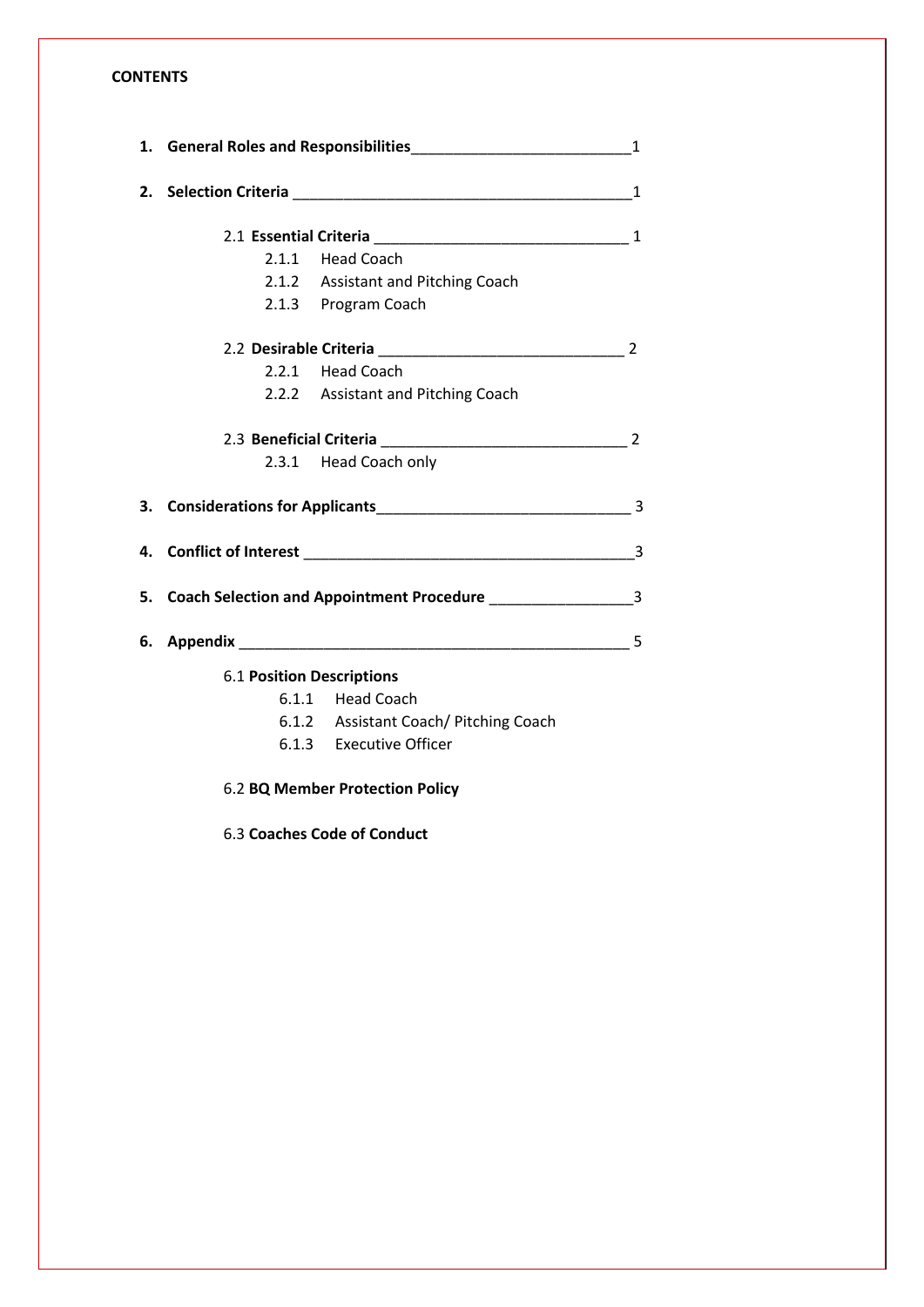#### **1. General responsibilities and roles**

A coach in any BQ Pathway Program is a very important role model for the young athletes selected on a team and/ or program.

The coach is responsible for setting the culture of that program in line with the Baseball QLD ideals. As such they need to lead by example in all areas of behaviour both on and off the field, particularly in relation to fair play, respect (for the game and all those around it), and set appropriate examples for factors relating to the use of drugs, alcohol, and tobacco products.

#### **Head Coach**

The Head Coach is responsible for the implementation of the BQ Pathway Program framework within QLD squads. This includes coaching and on field coordination with High Performance Manager (HPM) as well as developing and delivering of a comprehensive program in preparation for, and managing throughout, Australian Championships.

#### **Assistant/ Pitching Coach, EO and Program Coach**

All supporting staff are responsible for contributing to the successful delivery of QLD program. This includes the implementation of a comprehensive program in preparation for and coaching throughout Australian Championships.

#### **2. Selection Criteria**

#### **2.1 Essential Criteria**

#### **2.1.1 Head Coach**

- 1. Current Level 4 NCAS/ USA Baseball Level C Coach Accreditation
- 2. A minimum of two years recently (within 4 years) as a Field Manager at state or region level or as an Assistant Coach at state level.
- 3. Acts in a manner reflecting the core values and principles of BQ
- 4. Demonstrates an understanding of responsibilities outlined in position description
- 5. Adheres to BQ Codes of Conduct and Policies
- 6. Current registered member of BQ
- 7. Evidence of a positive notice to work with young people from the Commission for Children and Young People (Blue Card/Exemption Card)

#### **2.1.2 Assistant Coach and Pitching Coach**

- 1. Ability to attain a Level 3 NCAS/ USA Baseball Level B Baseball Coaching Accreditation.
- 2. Acts in a manner reflecting the core values and principles of BQ
- 3. Demonstrates an understanding of responsibilities outlined in position description
- 4. Adheres to BQ Codes of Conduct and Policies
- 5. Current registered member of BQ
- 6. Evidence of a positive notice to work with young people from the Commission for Children and Young People (Blue Card/Exemption Card)

#### **2.1.3 Program Coach**

- 1. Current Baseball Coach Accreditation
- 2. Acts in a manner reflecting the core values and principles of BQ
- 3. Adheres to BQ Codes of Conduct and Policies
- 4. Current registered member of BQ
- 5. Evidence of a positive notice to work with young people from the Commission for Children and Young People (Blue Card/Exemption Card)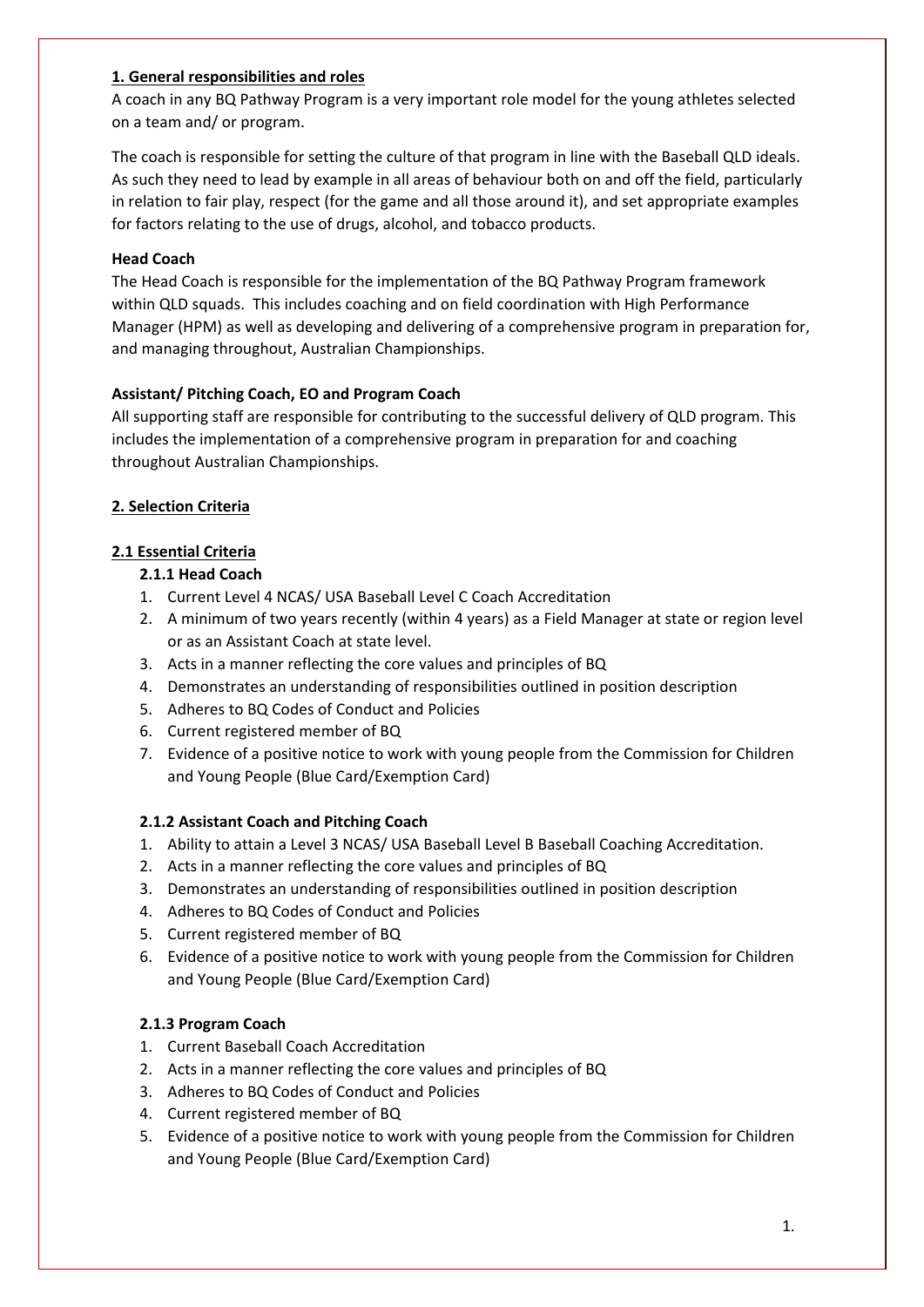# **2.2 Desirable Criteria**

# **2.2.1 Head Coach**

- 1. Demonstrated an ability to apply BQ athlete/ coach improvement areas and positional standards
- 2. Demonstrates the ability to apply sports science appropriate age and gender development strategies within the program covering;
	- a. Management (planning, periodisation, organisation, communication etc)
	- b. Technical (fundamentals)
	- c. Tactical (situational specific and game strategy)
- 3. Previous experience identifying and selecting players at a state or region level
- 4. Demonstrates leadership skills which aligns the coaching staff and Team Executive Officer (EO) to provide effective team leadership and management skills
- 5. Demonstrates the ability to create optimal learning environments and positive influences over all athletes, coaching staff and EO in a state level program
- 6. Ability to identify and declare any conflict of interest as explained in section 4, pg 3

# **2.2.2 Assistant and Pitching Coach**

- 1. Demonstrated an ability to apply BQ athlete/ coach improvement areas and positional standards
- 2. Demonstrates an ability to deliver age and gender appropriate baseball specific skill development strategies
- 3. Previous experience recently (within 4 years) as a Field Manager, Assistant Coach or Program Coach at state or region level
- 4. Demonstrates the ability to create optimal learning environments and positive influence over all athletes, coaching staff and EO in a state level program
- 5. Demonstrates leadership skills to assist the Field Manager and EO
- 6. Ability to identify and declare any conflict of interest as explained in section 4, pg 3

# **2.2.3 Program Coach**

- 1. Ability to work within a team environment
- 2. Ability to assist in on field activities
- 3. Ability to convey age and gender appropriate baseball specific skill development strategies and delivery methods
- 4. Ability to identify and declare any conflict of interest as explained in section 4, pg 3

# **2.3 Beneficial Criteria**

# **2.3.1 Head Coach**

- 1. Demonstrates the ability to apply sports science development strategies within the program covering;
	- a. Psychological (time management, confidence, accountability, goal setting)
	- b. Physiological (arm/ bat velo, running speed, functional movement and strength development)
	- c. Athlete wellbeing (culture finding the right balance between wellbeing, engagement in activities outside of training and competition and the requirements of elite sport)
- 2. Demonstrated the ability to work within the BQHPP
	- a. Long-Term Athlete Development framework
	- b. Consultation, coordination and communication with coaching staff and EO on their responsibilities
	- c. Ability to liaise and build relationships with key stakeholders (BQ staff, Region and Club coaches, Parents/ Guardians
	- d. Ability to communicate appropriately to HPM appropriately during athlete selection, preparation/ competition phase and review process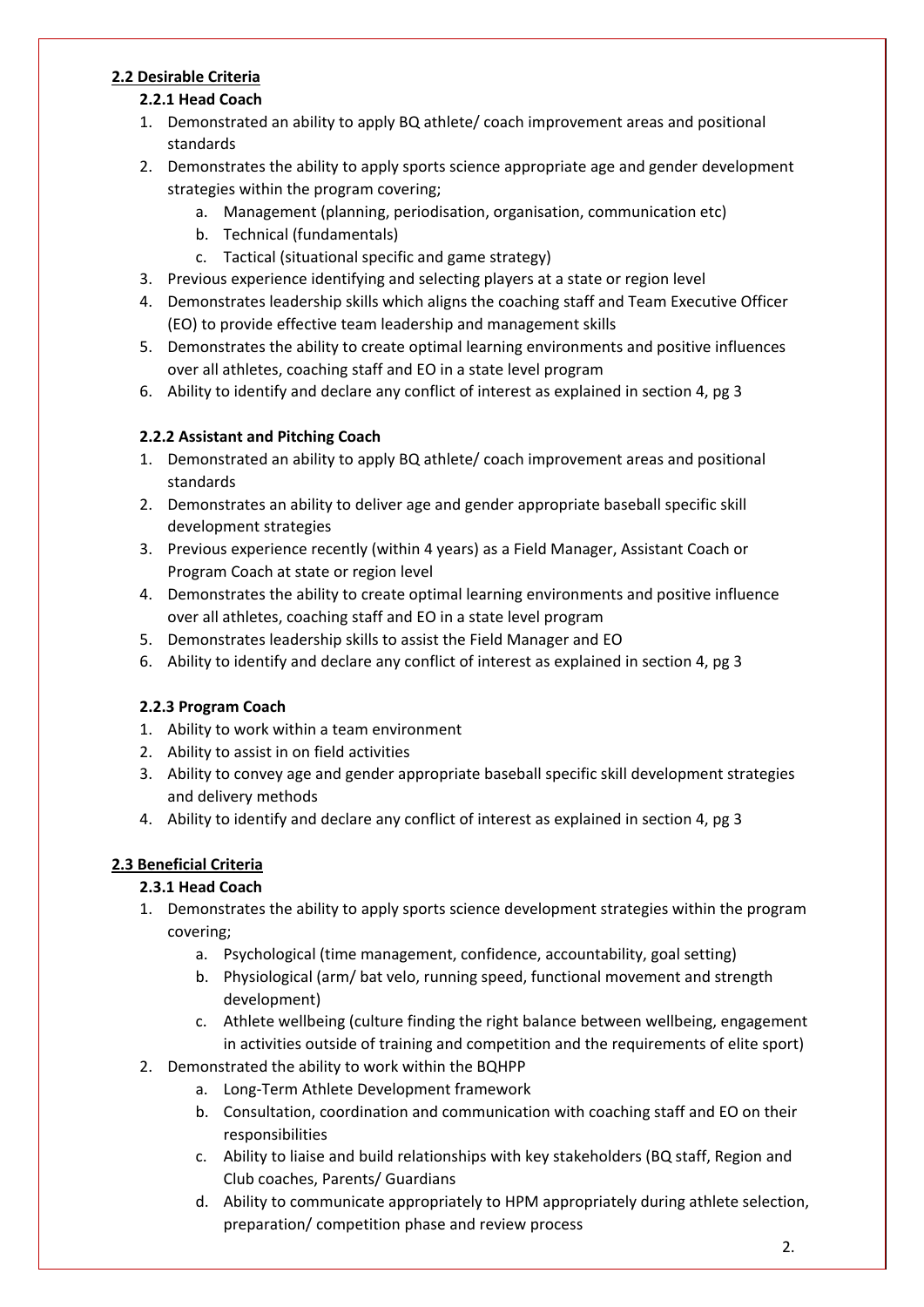### **3. Considerations for Applicants**

All coaches must adhere to the following considerations along with PD, Coach agreement, BQ and BA Policies and Procedures. Serious breaches may lead to immediate termination of their appointment. A form of an education process will be undertaken for any breaches that are considered minor.

- 1. Regular consultation with BQ staff
- 2. Understand and agree to follow BQ/BA policies, procedures, and Codes of Conduct (social media, member protection, athlete selection etc.)
- 3. Understands and follows the responsibilities outlined in position description
- 4. Acts and presents in a manner that reflect BQ core values and refrain from any comments that may damage the reputation of BQ Board and Staff along with any other program staff within the BQHPP
- 5. Regular attendance at tryouts, team selection, practice sessions, social events, competitions/ tournaments and other team related meetings and activities
- 6. Maintain the appropriate level of BA Coach Accreditation
- 8. Maintain evidence of a positive notice to work with young people from the Commission for Children and Young People (Blue Card/Exemption Card)
- 7. Work cooperatively with and provide support for their respective EO in the execution of their duties.
- 8. Must declare any conflict of interest
- 9. Create an optimal learning environment for coaches and athletes
- 10. Adheres to all position criteria points outlined in this Policy

### **4. Conflict of Interest**

Appointed Head Coach, Assistant Coach, Pitching Coach, Program Coach and Executive Officer must declare if they have a Conflict of Interest with any of the players who are eligible for selection in the age group and gender in which they are coaching. A conflict of interest is defined as a person who has a relationship with a player or group of players that may affect or be perceived to affect their ability to apply the player selection policy objectively and allocate game time appropriately at an Australian Championships. A conflict of interest is determined as:

- 1. Being related to (father, mother, brother, sister, etc.) a player or players who are eligible for selection in their respective team; or
- 2. Coaching a Regional team in their respective team; or
- 3. Having a personal relationship (e.g. friend of the family, husband, wife) with a player/s in their respective team; or
- 4. Any other relationship which may be or be perceived to affect the ability of the coach to apply the player selection policy objectively and allocate game time appropriately at an Australian Championships.

#### **5. Coach Selection and Appointment Procedure**

- 1. BQ staff will review position descriptions, coach agreement forms and all coach related policies and procedures every year
- 2. If a position is due for extension in accordance with their PD, a meeting will be scheduled and involve the coach and HPM to review the program and their performance. The decision to extend will follow;
	- a. Deliberation between BQ CEO and HPM
	- b. BQ CEO may elect a member of BQ BOM to take their position if unavailable
	- c. The HPM will inform the BoM of successful applicants in writing at the next scheduled BoM meeting
- 3. Successful or unsuccessful re appointment will be advised in writing
- 4. All vacant positions will be advertised on the website, social media platforms and an email to Region and Club committee members two weeks prior to the cut-off date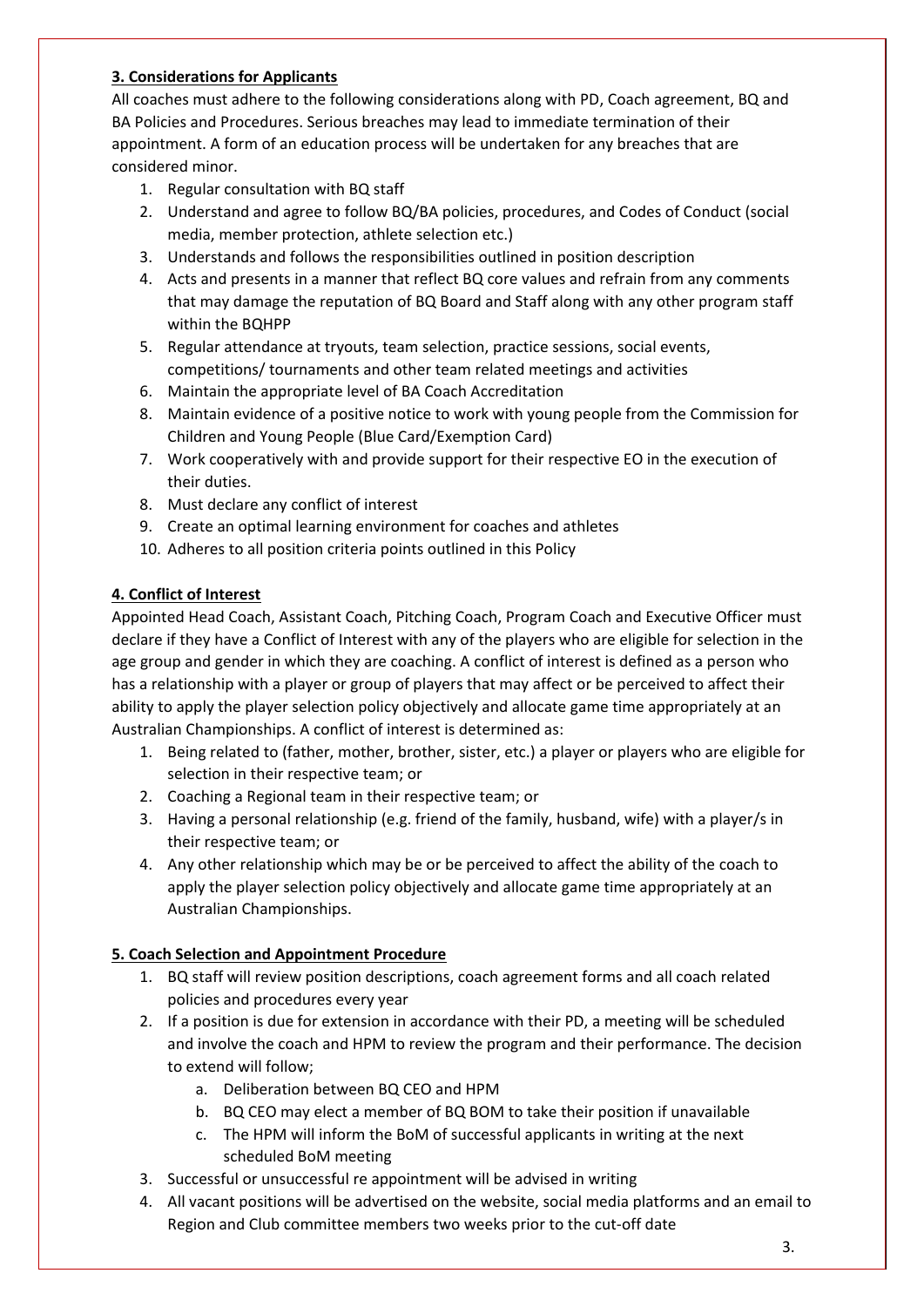- 5. Nominations will be collected through an online platform
- 6. If the Head Coach position is vacant the final selection will be made as soon as practical after the cut-off date and will follow;
	- a. Deliberation between BQ CEO and HPM
	- b. BQ CEO may elect a member of BQ BoM to take their position if unavailable
	- c. The HPM will inform the BoM of successful applicants in writing at the next scheduled BoM meeting
	- d. Successful and unsuccessful applicants will be advised of the selection in writing
- 7. The appointment of all support staff (Assistant Coach, Pitching Coach and EO) will follow;
	- a. Deliberation between HPM and appointed Head Coach
	- b. The HPM will inform the BoM of successful applicants in writing at the next scheduled BoM meeting
	- c. Successful and unsuccessful applicants will be advised of the selection in writing
- 8. All unsuccessful applicants will be provided feedback about their application and why they were unsuccessful. They will also be provided opportunities to develop as a 'Program Coach' within the BQHPP programs
- 9. Announcements of the coaching staff/s will be made public on BQ website and social media platforms, including any vacancies
- 10. BQ has the right to leave positions vacant if there are insufficient applications. In the case of this situation and at the discretion of BQ either;
	- a. Re advertise vacant positions or;
	- b. Directly appoint a coach
- 11. In both situations BQ will follow;
	- a. Deliberation between BQ CEO and HPM and Head Coach (if applicable)
	- b. BQ CEO may elect a member of BQ BoM to take their position if unavailable
	- c. The HPM will inform the BoM of successful applicants in writing at the next scheduled BoM meeting
	- d. Successful and unsuccessful applicants will be advised of the selection in writing
- 12. In the event of a coaching position becoming vacant after an appointment, BQ may directly appoint a substitute without re advertising. In this situation BQ will follow;
	- a. Deliberation between BQ CEO, HPM and Head Coach (if applicable)
	- b. BQ CEO may elect a member of BQ BoM to take their position if unavailable
	- c. The HPM will inform the BoM of successful applicants in writing at the next scheduled BoM meeting
	- d. Successful applicants will be advised of the selection in writing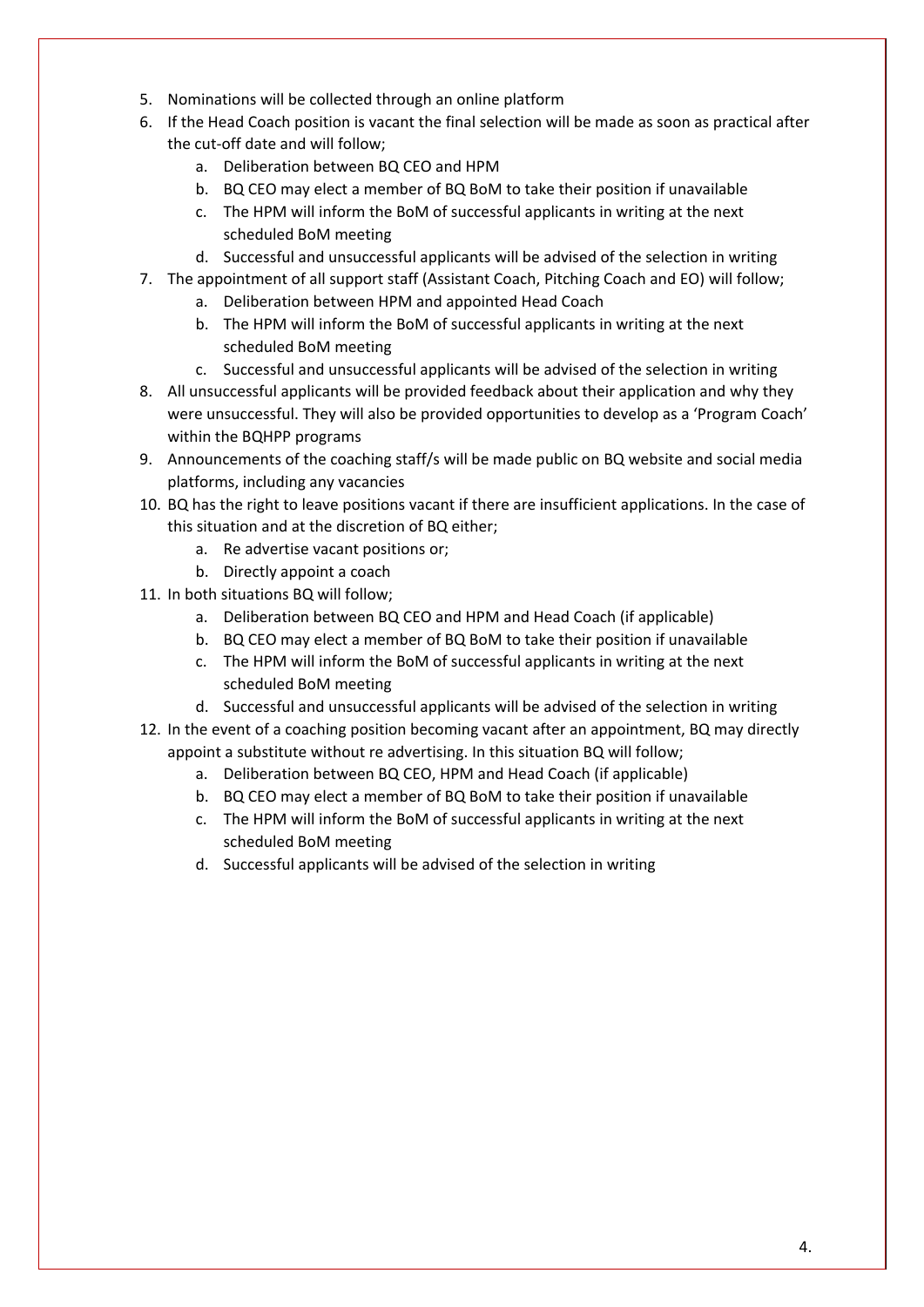# **6. Appendix**

# **6.1 Position Descriptions**

# **6.1.1 Head Coach**

| <b>Position:</b> | QLD Head Coach (Volunteer)                                                          |                                |                            |
|------------------|-------------------------------------------------------------------------------------|--------------------------------|----------------------------|
| Date of effect:  | July in year leading up to<br>Nationals (1 year + 1 year<br>extension after review) | <b>Nationals location: TBA</b> | <b>Nationals Date: TBA</b> |

| Description: | A coach in any BQ Performance Pathway, at any capacity, is a very<br>important role model for the athletes either selected on a team and/ or<br>program.                                                                                                                                                                                                                                             |
|--------------|------------------------------------------------------------------------------------------------------------------------------------------------------------------------------------------------------------------------------------------------------------------------------------------------------------------------------------------------------------------------------------------------------|
|              | They are responsible for setting the culture of that program in line with<br>Baseball QLD ideals. As such they need to lead by example in all areas of<br>behaviour both on and off the field, particularly in relation to fair play,<br>respect (for the game and all those around it), and set appropriate<br>examples for factors relating to the use of drugs, alcohol, and tobacco<br>products. |

| <b>Primary Job</b> | The Head Coach is responsible for contributing to the successful delivery of                                                                                                                                                          |
|--------------------|---------------------------------------------------------------------------------------------------------------------------------------------------------------------------------------------------------------------------------------|
| <b>Purpose:</b>    | QLD program. This includes coaching and coordination with High<br>Performance Manager (HPM) as well as developing and delivering a<br>comprehensive program in preparation for and managing throughout the<br>National Championships. |

|                          | Preparation for Australian Championships                                                         |
|--------------------------|--------------------------------------------------------------------------------------------------|
| <b>Responsibilities:</b> | In conjunction with HPM:                                                                         |
|                          | Appoint appropriately qualified coaching staff                                                   |
|                          | Assign coaching staff roles and responsibilities<br>$\bullet$                                    |
|                          | Develop team section criteria and coordinate team selection<br>$\bullet$<br>process              |
|                          | Coordinate on-field practice sessions in the lead up to Australian<br>Championships              |
|                          | Ensure practice sessions are conducted accordingly with the aim of<br>achieving objectives       |
|                          | General                                                                                          |
|                          | Develop and implement a training program plan                                                    |
|                          | Ensure facilities and equipment needed for practice and games are<br>available                   |
|                          | Submit detailed session plans to the HPM prior to all training<br>$\bullet$<br>sessions          |
|                          | Ensure team culture (rules) are established and are always<br>$\bullet$<br>consistently enforced |
|                          | Ensure practice sessions are safe for staff and participants                                     |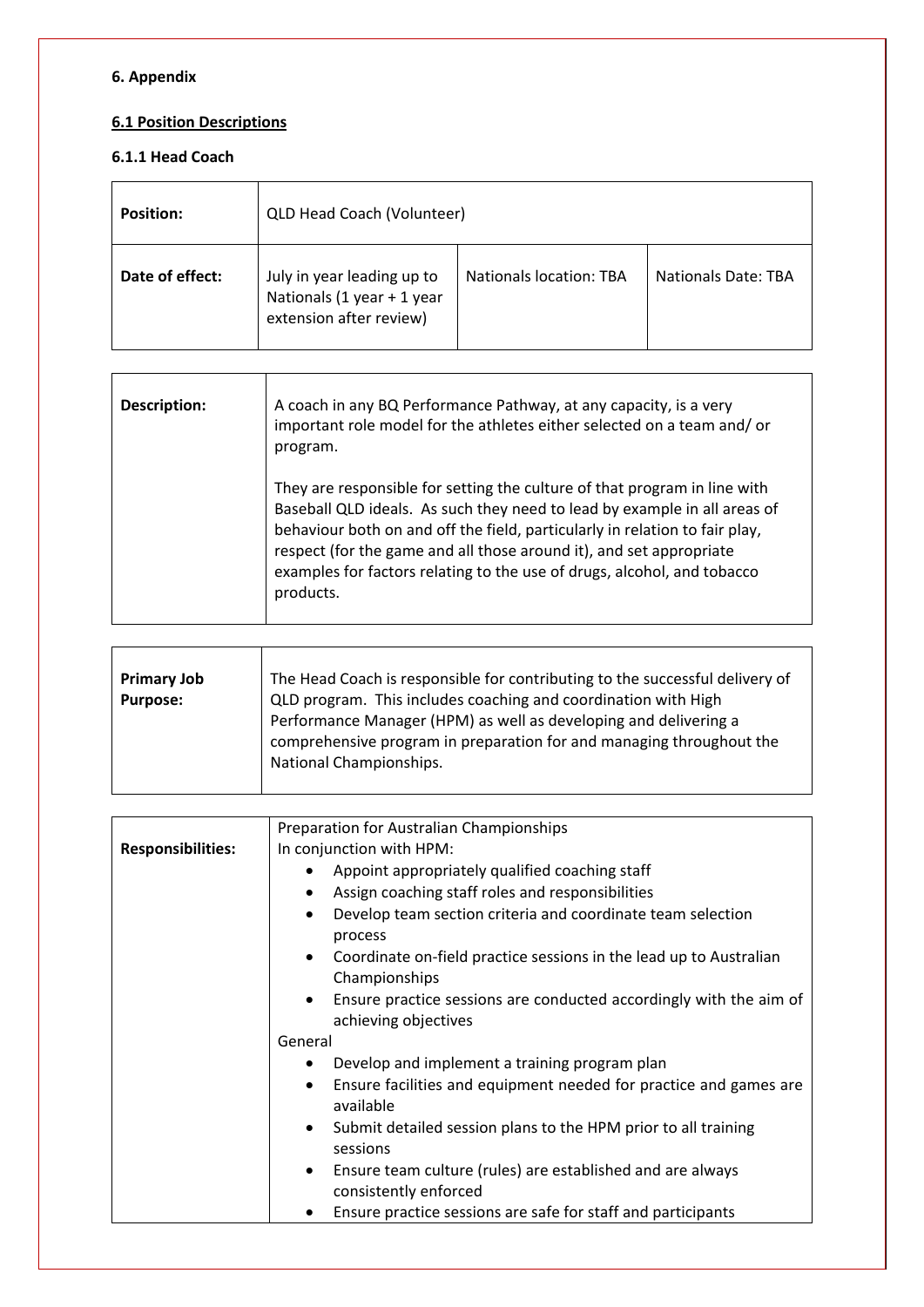| Ensure players are adequately prepared to participate in the<br>tournament.<br>On tour at Australian Championships                             |
|------------------------------------------------------------------------------------------------------------------------------------------------|
|                                                                                                                                                |
| Manage the team on field.                                                                                                                      |
| Ensure all players meet participation requirements for the<br>tournament.                                                                      |
| Manage behaviour of players and staff. Liaise with BQ immediately<br>regarding any behaviour management issues.                                |
| Notify BQ of any players requiring medical attention and ensure a<br>report for each injured player and each injury sustained is<br>completed. |
| Always present yourself well and ensure all team members and staff,<br>$\bullet$<br>adhere to the dress code applied by BQ.                    |
| Ensure the staff code of conduct is always adhered to.                                                                                         |
| Ensure BQ rules are adhered to.                                                                                                                |
| Follow any reasonable directions/instructions issued by BQ staff<br>$\bullet$<br>and/or tour group leader(s).                                  |
| Assist EO or BQ staff as required in all off-field situations.                                                                                 |
| Provide direction and support to the appointed Assistant Coaches.                                                                              |
| Ensure the Daily Planner is completed and posted daily.                                                                                        |
|                                                                                                                                                |

| Knowledge and<br><b>Experience:</b> | • Current Level 4 BA Coach Accreditation/ Level C USA Baseball<br>Certification<br>Understanding of baseball specific skill and appropriate delivery<br>$\bullet$<br>methods<br>Demonstrated ability to manage staff and athletes in tournament<br>$\bullet$<br>competitions<br>Good communication and organisational skills<br>$\bullet$<br>Possess, or willing to obtain, a positive notice Blue Card in<br>$\bullet$<br>accordance with the Working with Children (Risk Management and |
|-------------------------------------|-------------------------------------------------------------------------------------------------------------------------------------------------------------------------------------------------------------------------------------------------------------------------------------------------------------------------------------------------------------------------------------------------------------------------------------------------------------------------------------------|
|                                     | Screening) Act 2000                                                                                                                                                                                                                                                                                                                                                                                                                                                                       |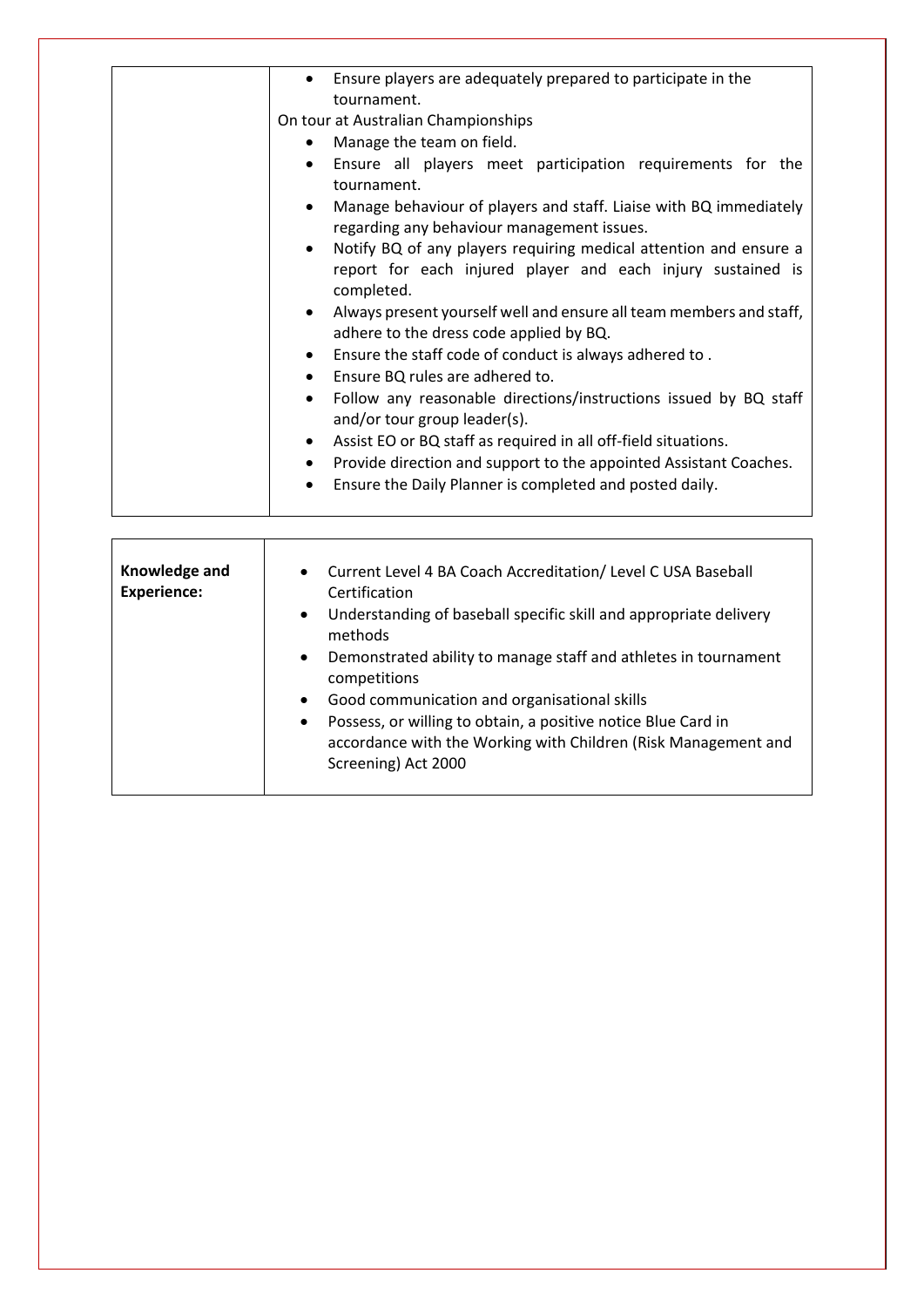# **6.1.2 Assistant Coach and Pitching Coach**

| <b>Position:</b> | QLD Assistant and Pitching Coach (Volunteer)     |                                |                     |
|------------------|--------------------------------------------------|--------------------------------|---------------------|
| Date of effect:  | July in year leading up to<br>Nationals (1 year) | <b>Nationals location: TBA</b> | Nationals date: TBA |

| Description: | A coach in any BQ Performance Pathway, at any capacity, is a very<br>important role model for the athletes either selected on a team and/ or<br>program.                                                                                                                                                                                                                                             |
|--------------|------------------------------------------------------------------------------------------------------------------------------------------------------------------------------------------------------------------------------------------------------------------------------------------------------------------------------------------------------------------------------------------------------|
|              | They are responsible for setting the culture of that program in line with<br>Baseball QLD ideals. As such they need to lead by example in all areas of<br>behaviour both on and off the field, particularly in relation to fair play,<br>respect (for the game and all those around it), and set appropriate<br>examples for factors relating to the use of drugs, alcohol, and tobacco<br>products. |

| <b>Primary Job</b> | The Assistant Coach and Pitching Coach are responsible for contributing to  |
|--------------------|-----------------------------------------------------------------------------|
| <b>Purpose:</b>    | the successful delivery of QLD program. This includes the implementation of |
|                    | a comprehensive program in preparation for and coaching throughout the      |
|                    | Australian Championships.                                                   |
|                    |                                                                             |

| <b>Responsibilities:</b> | Contribute to the development of the team selection criteria and<br>team selection process.<br>$\bullet$                                                                 |
|--------------------------|--------------------------------------------------------------------------------------------------------------------------------------------------------------------------|
|                          | Be available for and contribute to the selection of the training squad<br>and final team.                                                                                |
|                          | Implement the on-field training program in the lead-up to<br>$\bullet$<br>competition as per the direction of the BQ HPM and the Head Coach.                             |
|                          | Provide coaching in your specific area of expertise at the direction<br>$\bullet$<br>of the Head Coach.                                                                  |
|                          | Understand, and help foster the development of key characteristics<br>$\bullet$<br>in Athletes as identified by the BQ HPM.                                              |
|                          | Ensure team culture (rules) is always consistently enforced<br>$\bullet$                                                                                                 |
|                          | Ensure practice sessions are conducted according to documented<br>$\bullet$<br>session plans, with the aim of achieving objectives set as directed by<br>the Head Coach. |
|                          | Ensure practice sessions are safe for staff and participants.<br>$\bullet$                                                                                               |
|                          | Ensure players are adequately prepared to participate in the<br>$\bullet$<br>tournament.                                                                                 |
|                          | Be available to travel with the team to competition and do<br>$\bullet$<br>everything reasonably possible to aid in achieving the greatest<br>performance of the team.   |
|                          | Manage behaviour of players and ensure all BQ rules are always<br>adhered to. Liaise with EO immediately regarding any behaviour<br>management issues.                   |
|                          | Always present yourself well and adhere to the dress code applied<br>by BQ.                                                                                              |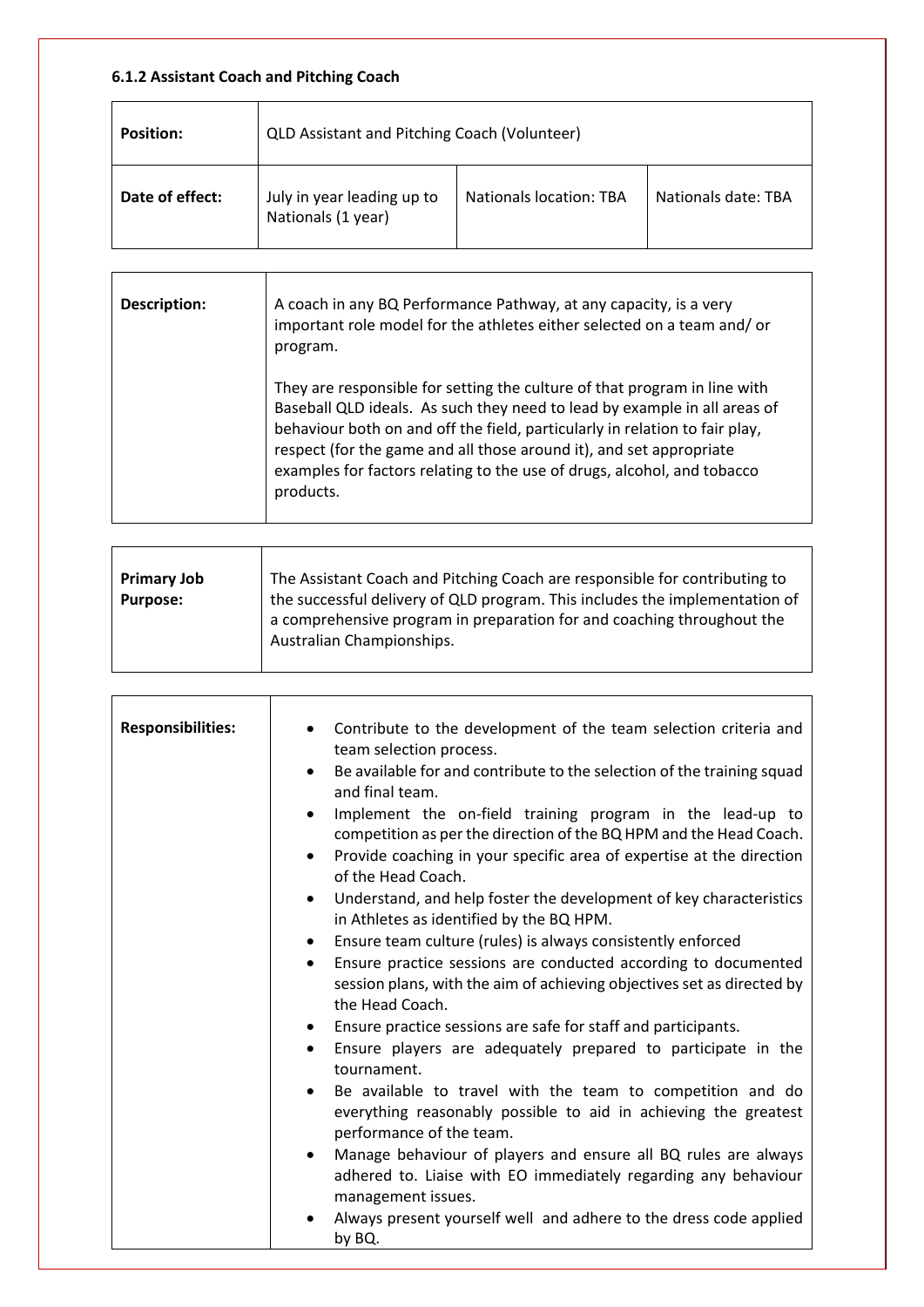|                                     | Assist EO or BQ staff as required in all off-field situations.<br>$\bullet$                                                                                                                                                                                                                                                                                                                   |
|-------------------------------------|-----------------------------------------------------------------------------------------------------------------------------------------------------------------------------------------------------------------------------------------------------------------------------------------------------------------------------------------------------------------------------------------------|
| Knowledge and<br><b>Experience:</b> | • Current Level 3 BA Coach Accreditation/ Level B USA Baseball<br>Certification<br>Understanding of baseball specific skill and appropriate delivery<br>$\bullet$<br>methods<br>Good communication skills<br>$\bullet$<br>Possess, or willing to obtain, a positive notice Blue Card in<br>$\bullet$<br>accordance with the Working with Children (Risk Management and<br>Screening) Act 2000 |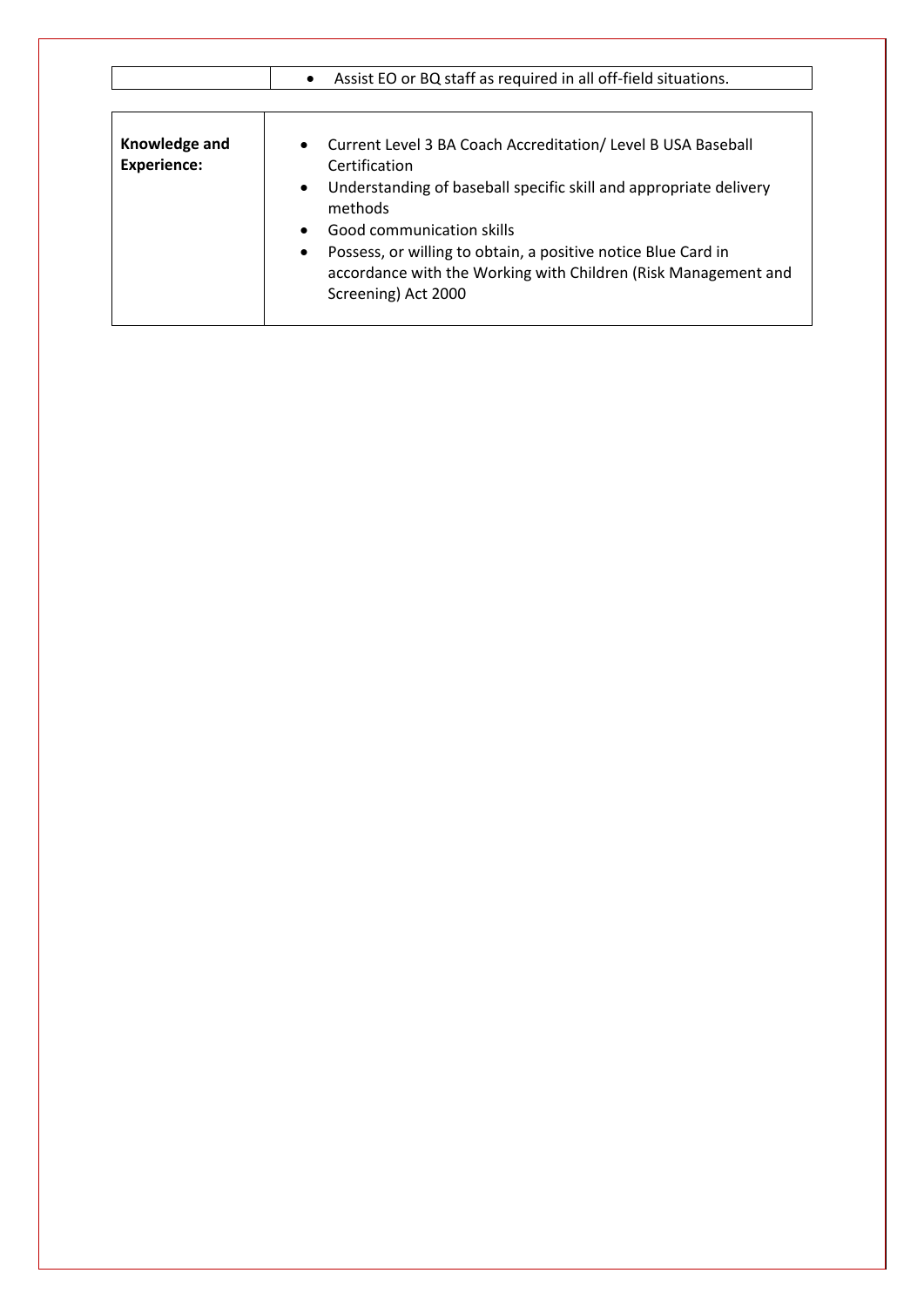### **6.1.3 Executive Officer**

| <b>Position:</b> | <b>QLD Executive Officer (Volunteer)</b>         |                                |                            |
|------------------|--------------------------------------------------|--------------------------------|----------------------------|
| Date of effect:  | July in year leading up to<br>Nationals (1 year) | <b>Nationals location: TBA</b> | <b>Nationals Date: TBA</b> |

| Description: | A coach in any BQ Performance Pathway, at any capacity, is a very<br>important role model for the athletes either selected on a team and/or<br>program.                                                                                                                                                                                                                                              |
|--------------|------------------------------------------------------------------------------------------------------------------------------------------------------------------------------------------------------------------------------------------------------------------------------------------------------------------------------------------------------------------------------------------------------|
|              | They are responsible for setting the culture of that program in line with<br>Baseball QLD ideals. As such they need to lead by example in all areas of<br>behaviour both on and off the field, particularly in relation to fair play,<br>respect (for the game and all those around it), and set appropriate<br>examples for factors relating to the use of drugs, alcohol, and tobacco<br>products. |

| <b>Primary Job</b> | The Executive Officer is responsible for contributing to the successful                                                                                             |
|--------------------|---------------------------------------------------------------------------------------------------------------------------------------------------------------------|
| <b>Purpose:</b>    | delivery of QLD program. This includes the implementation of a<br>comprehensive program in preparation for and coaching throughout the<br>Australian Championships. |

| <b>Responsibilities:</b> | General<br>In liaison with the Head Coach, coordinate the off field<br>٠<br>management of the team in the lead-up to and during competition.<br>This includes but is not limited to, organising and/or confirming<br>accommodation, transport, catering, uniforms (including laundry)<br>finance, and administration tasks.<br>Assist the coaching staff as required as per the direction of the<br>Head Coach.<br>Ensure the player/staff codes of conduct and dress codes are<br>$\bullet$<br>adhered to and enforced.<br>In consultation with the BQ HPM, ensure team dietary needs are<br>$\bullet$<br>met daily to achieve the performance needs.<br>Always ensure the wellbeing of all team members and ensure<br>$\bullet$<br>players and staff receive any medical attention/treatment as<br>required<br>Notify BQ of any players requiring medical attention and ensure a<br>$\bullet$<br>report for each injured player and each injury sustained is<br>completed |
|--------------------------|-----------------------------------------------------------------------------------------------------------------------------------------------------------------------------------------------------------------------------------------------------------------------------------------------------------------------------------------------------------------------------------------------------------------------------------------------------------------------------------------------------------------------------------------------------------------------------------------------------------------------------------------------------------------------------------------------------------------------------------------------------------------------------------------------------------------------------------------------------------------------------------------------------------------------------------------------------------------------------|
|                          | Ensure the players/staff always have access to suitable drinking<br>$\bullet$<br>water when on field – Practice, warm up and games.<br>Manage the team budget to ensure funds last the length of the<br>$\bullet$<br>tour.<br>Record all expenditure and submit financial report to BQ within 14<br>$\bullet$<br>days of returning from Championships.                                                                                                                                                                                                                                                                                                                                                                                                                                                                                                                                                                                                                      |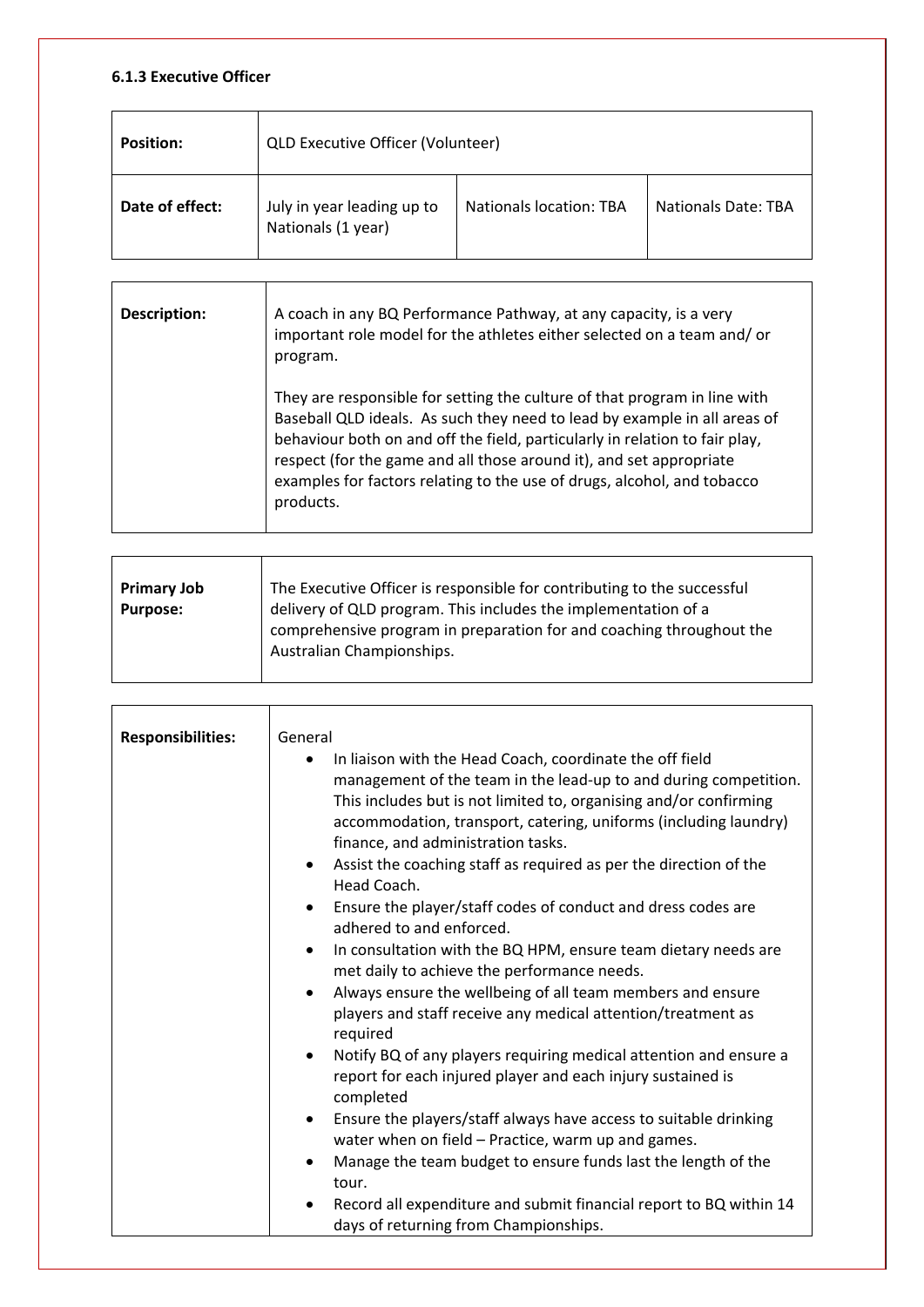| Communicate effectively with Parents/Guardians of team<br>$\bullet$<br>members, ensuring they are informed of team developments week<br>to week.<br>Ensure team has access to ice and first aid as needed.<br>$\bullet$<br>Ensure team has access to healthy snack food where appropriate<br>٠<br>Ensure the team/staff are on time for all meetings and events<br>$\bullet$<br>Ensure curfews and team rules are enforced<br>Act as the fourth coach as required (Level 3 BA Coach Accred.<br>٠<br>Required)<br>Each day complete and post the Daily Planner chart for the<br>$\bullet$<br>following day<br>Liaise with the Manager to complete and post Championship<br>$\bullet$ |
|-------------------------------------------------------------------------------------------------------------------------------------------------------------------------------------------------------------------------------------------------------------------------------------------------------------------------------------------------------------------------------------------------------------------------------------------------------------------------------------------------------------------------------------------------------------------------------------------------------------------------------------------------------------------------------------|
| report.                                                                                                                                                                                                                                                                                                                                                                                                                                                                                                                                                                                                                                                                             |
|                                                                                                                                                                                                                                                                                                                                                                                                                                                                                                                                                                                                                                                                                     |

| Knowledge and<br><b>Experience:</b> | Good communication skills and organisational skills<br>$\bullet$<br>Possess, or willing to obtain, a positive notice Blue Card in<br>٠<br>accordance with the Working with Children (Risk Management and<br>Screening) Act 2000                               |
|-------------------------------------|---------------------------------------------------------------------------------------------------------------------------------------------------------------------------------------------------------------------------------------------------------------|
|                                     | For consideration dual Coach/EO role<br>Current Level 3 BA Coach Accreditation (Only for dual coach/EO<br>$\bullet$<br>role)/ Level B USA Baseball Certification<br>Understanding of baseball specific skill and appropriate delivery<br>$\bullet$<br>methods |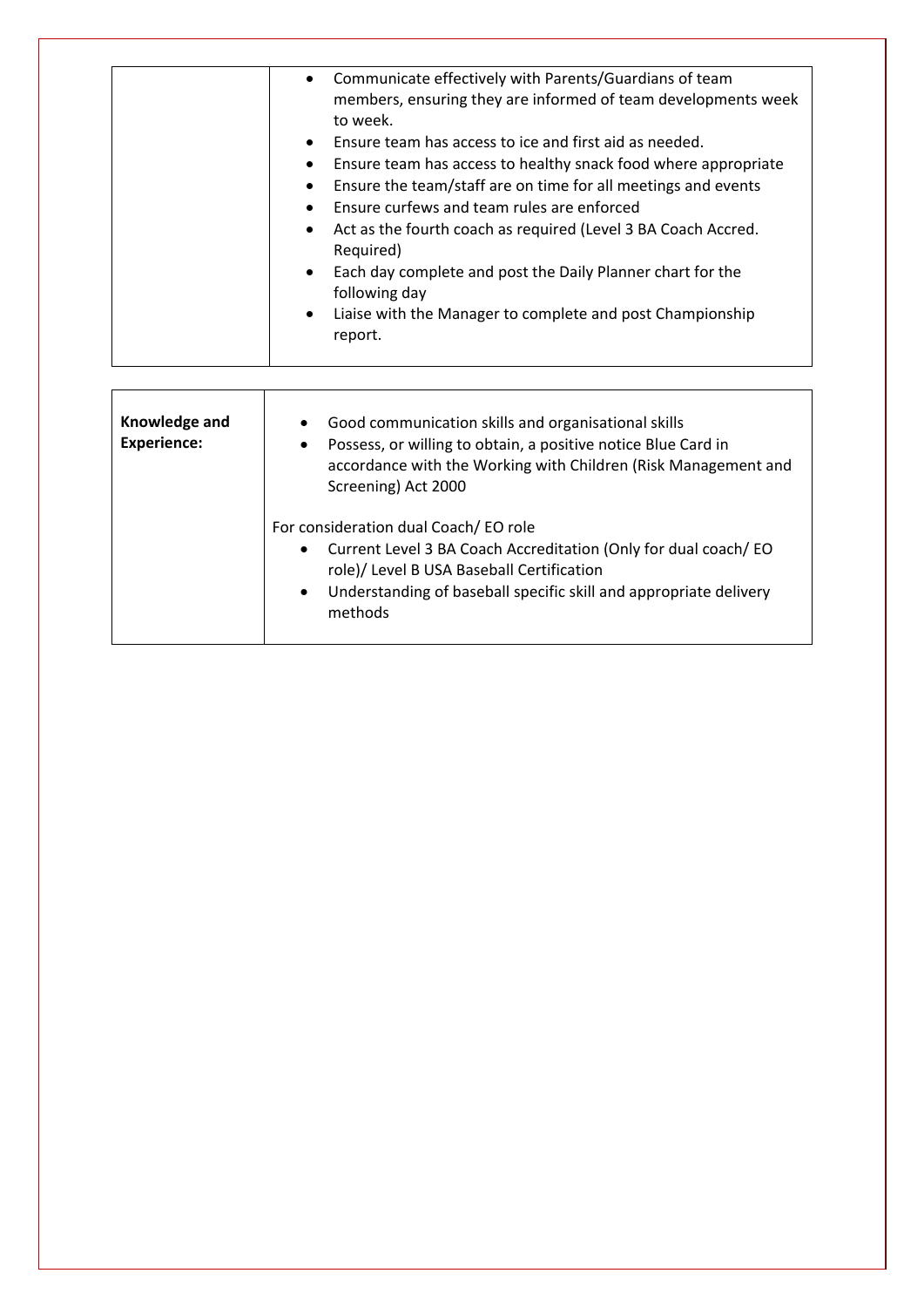# **BASEBALL QUEENSLAND MEMBER PROTECTION DECLARATION**

BQ has a duty of care to all those associated with the sport at the State level and to the individuals and organisations to whom our national Member Protection Policy applies. As a requirement of our State Member Protection Policy, BQ must enquire into the background of those who undertake any work, coaching or regular unsupervised contact with people under the age of 18 years.

Please complete and sign this Member Protection Policy and email to Shayne Watson, BQ High Performance Manager, [shayne@baseballqld.asn.au](mailto:shayne@baseballqld.asn.au)

I ………………………………………………………………………………………. (name)

of……………………………….……………………(address) born ..……/…..…/…..……

sincerely declare:

- 1. I do not have any criminal charge pending before the courts.
- 2. I do not have any criminal convictions or findings of guilt for sexual offences, offences related to children or acts of violence or narcotics.
- 3. I have not had any disciplinary proceedings brought against me by an employer, sporting organisation or similar body involving child abuse, sexual misconduct or harassment, other forms of harassment or acts of violence or narcotics.
- 4. I am not currently serving a sanction for an anti-doping rule violation under an ASADA approved anti-doping policy applicable to me.
- 5. will not participate in, facilitate or encourage any practice prohibited by the World Anti-Doping Agency Code or any other ASADA approved anti-doping policy applicable to me.
- 6. To my knowledge there is no other matter that the ABF may consider to constitute a risk to its members, employees, volunteers, athletes or reputation by engaging me.
- 7. I will notify the CEO of the organisation(s) engaging me immediately upon becoming aware that any of the matters set out in clauses 1 to 6 above has changed.

Declared in the State/Territory of …………………………on…….../……./……….(date)

Signature ………………………………………………………….

**Parent/Guardian Consent (in respect of a person under the age of 18 years)** 

I have read and understood the declaration provided by my child. I confirm and warrant that the contents of the declaration provided by my child are true and correct in every regard.

Name:……………………………………………….…….

Signature:………………………………… Date: ……………………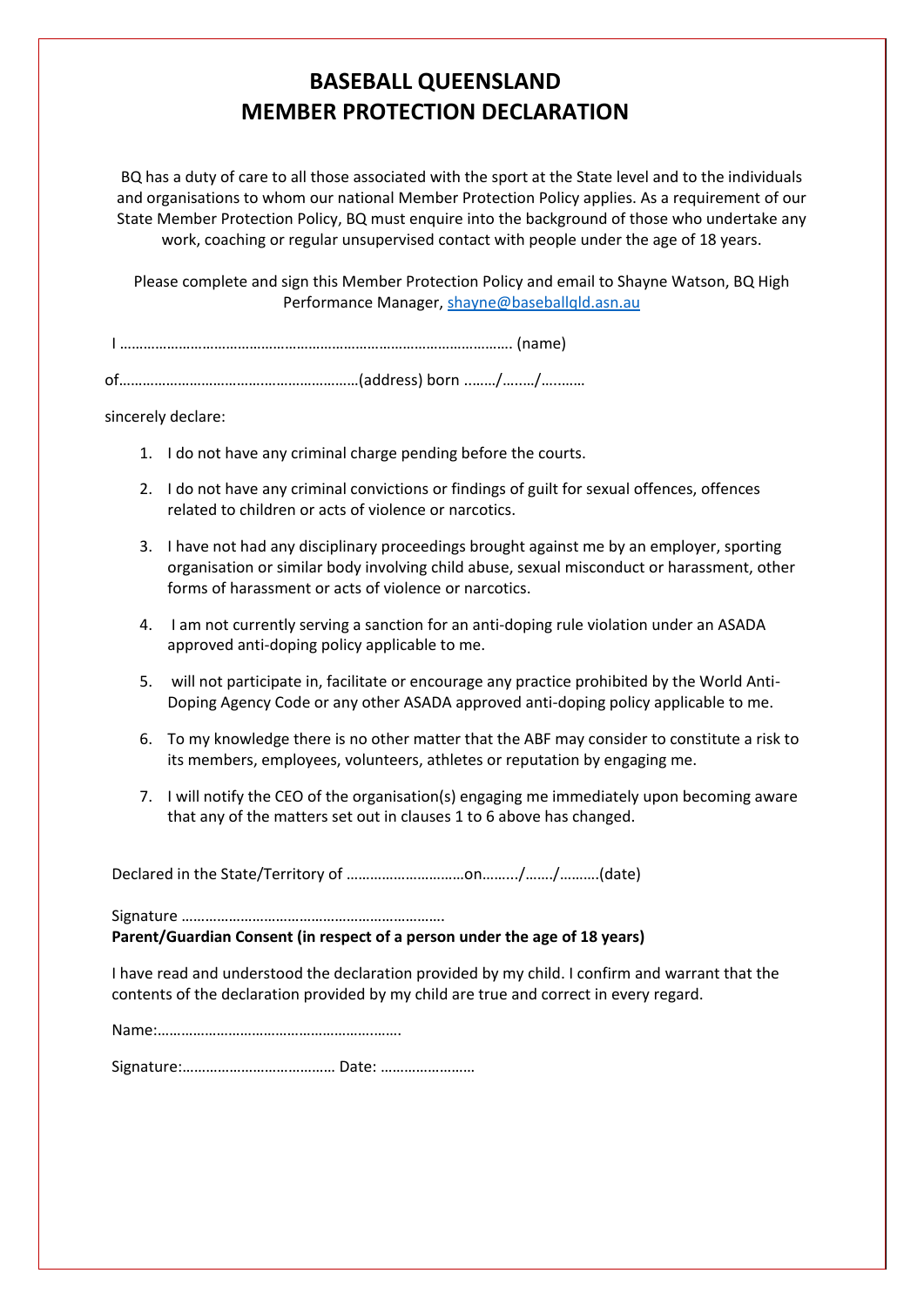# **BASEBALL QUEENSLAND COACHES / MANAGERS / EXECUTIVE OFFICERS CODE OF ETHICS**

The coach/EO of a team may be the second most influential person in a player's life. Coaches, through their own behaviour (on and off the field) have an enormous impact on the development of young players.

In establishing a solid foundation of character building with players, the key responsibility of any coach is to lead by example. This holds true at all levels of development. For these reasons and many more, in addition to the Coach/EO Code of Conduct above, the Code of Ethics to encompass all coaches and EOs representing Baseball Queensland in any endorsed and organised tournaments, development programs and special events.

These principles are considered practicable and are within the aims and objectives of the baseball in Queensland.

- 1. Always provide Supervision of the behaviour of the team
- 2. Do not criticise players in front of spectators, parents and other teams. Review constructive criticism with a player in private or in the presence of the team.
- 3. Accept decisions of the umpire as being fair and called to the best of their ability. Do not abuse or ridicule an umpire or allow your team members to do so.
- 4. Develop team respect for opponents, spectators and officials. Do not criticise other teams, supporters, or officials by words or gestures.
- 5. Set a good example in personal appearance and behaviour.
- 6. Encourage sportsmanlike behaviour among players.
- 7. Whenever possible, ensure all players have equal time on the field.
- 8. Encourage players to work together as a unified group (team work).
- 9. Keep yourself informed of sound coaching principles and seek more skilled advice when required.
- 10. Always encourage your team to hustle on and off the playing field.
- 11. All press statements and/or interviews must be within the guidelines of Baseball Queensland.
- 12. Place the welfare and development of the individual above a winning or losing record.
- 13. Do not embarrass your opponents.
- 14. Do not use any form of tobacco or alcohol of any description on the field, in the dugouts or bullpens, or whilst in uniform.
- 15. Abide by the tournament's rules and regulations.
- 16. Be aware of any player with a medical problem.
- 17. Strive to develop a positive image and self-sufficient attitude with each player.
- 18. Enforce the Players Code of Conduct.
- 19. Present BQ in a positive image in accordance with the BQ Member Protection Policy.
- 20. Act and present in a manner that reflect BQ core values and refrain from any comments that may damage the reputation of BQ Board and Staff along with any other program staff within the BQHPP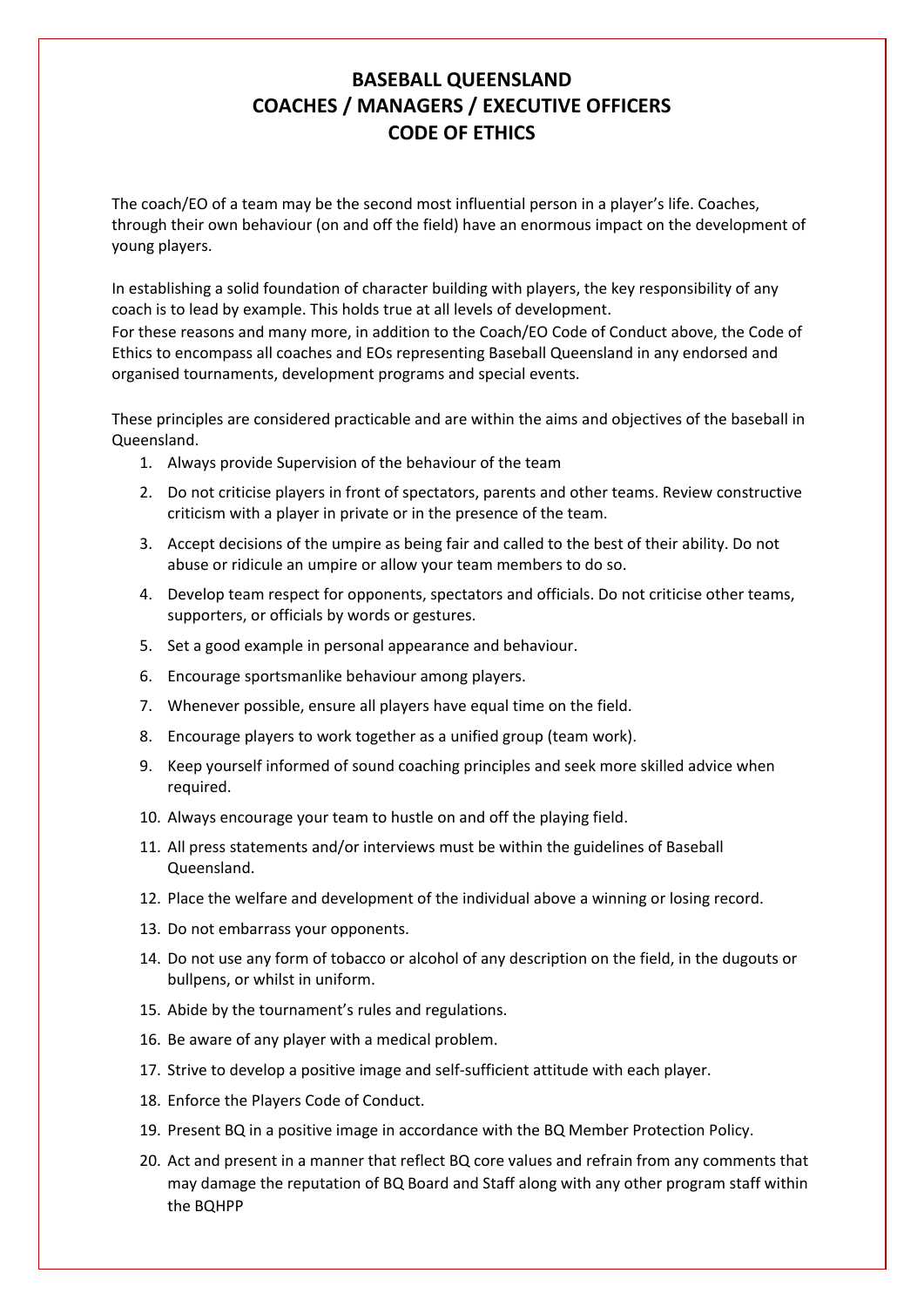- 21. While acting in a supervisory/guardianship role while during camps, clinics or tours (including but not limited to national championships and Little League) where the event stipulated an age group of Under 18 or below, no member of the touring party (including managers, coaches, executive officers and scorers will consume alcohol for the duration of the event, defined as the time that the team member is acquired by, and returned to their legal parent/guardian.
- 22. While acting in a supervisory/guardianship role while during camps, clinics or tours (including but not limited to national championships and Little League) where the event stipulated an age group of Under 18 or below, no member of the touring party (including managers, coaches, executive officers and scorers will partake in any form of gambling, wagering, betting for the duration of the event, defined as the time that the team member is acquired by, and returned to their legal parent/guardian.

Note: In cases where there are breaches of this code of ethics, the breaches can be reported to the HPM or Tournament Management Team. If the breach(s) are found proved, then the matter(s) will be referred to a Judiciary for adjudication of penalty.